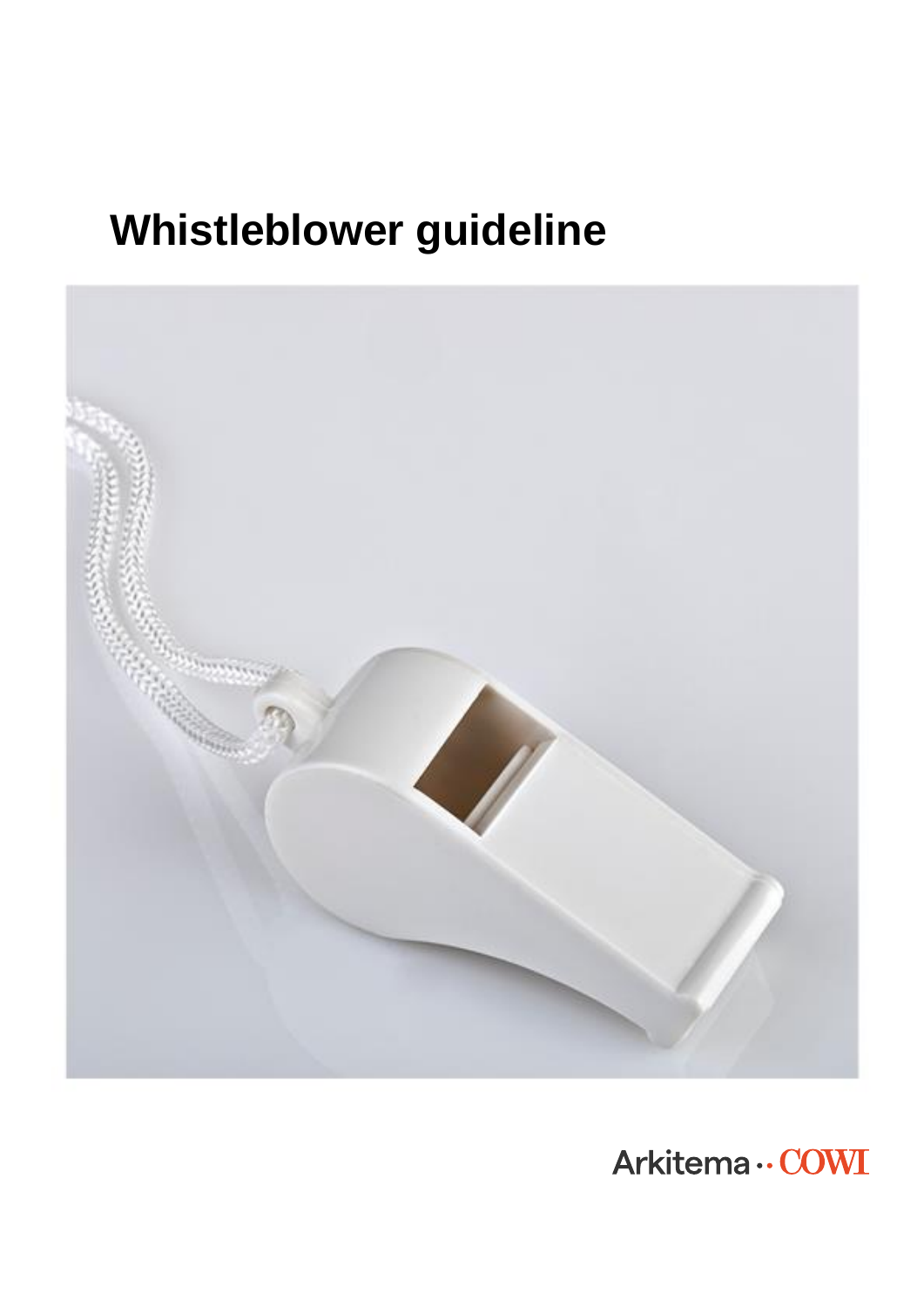The purpose of this Whistleblower Guideline is to provide you with the practical details of the use, scope and administration of the COWI whistleblower scheme. If you consider making a report through the COWI whistleblower scheme, it is our hope and aim that this Whistleblower Guideline gives you as much information as you may need for these considerations.

# **What matters can be reported?**

The type of conduct that can be reported through the COWI whistleblower scheme is a combination of items defined by law and matters that COWI deems important to have revealed.

In this guideline, such conduct is broadly defined as 'reportable matters'.

The subjects of the reportable matters must be either COWI as an institution or individual COWI employees, officers, directors, board members etc.

Reportable matters are:

• Breach or violation of law

This could be severe or repeated breach of law, including but not limited to laws regarding health and safety, environmental protection, public funds, etc. and criminal offences as well as breach of EU orders or local law implementing EU directives (e.g., regarding public procurement, financial services, product safety and environmental protection).

• Breach of COWI's Business Integrity Policy, Code of Ethics, our values and other internal policies

Our self-defined rules and values are lighthouses in COWI's business conduct, and any breach hereof is important to report as it may cause serious damage to COWI's reputation and our business exercise. Examples of such breach would be improper giving or receiving of gifts, offering or receiving facilitation payments, accepting remuneration which prejudices COWI's independent judgment as well as intentional disregard of internal mandate.

• Discrimination and harassment

Whether being against age, disability, race (including colour, national or ethnic origin or immigrant status), sex, pregnancy, marital or relationship status, family responsibilities, sexual orientation, gender identity or intersex status.

• Misbehaviour regarding accounting and auditing

Examples of this kind of conduct would be financial crimes such as embezzlement, fraud, forgery and theft or other types of inappropriate financial practices that may cast doubt on COWI's accounts, financial reports, internal controls or auditing practices.

• Deliberate scientific or professional misconduct

Such misconduct would typically be fabrication or falsification of data, plagiarism (meaning adoption of other people's or companies' ideas, processes or results without appropriate accreditation or licence) as well as intentional disregard of good standards of performance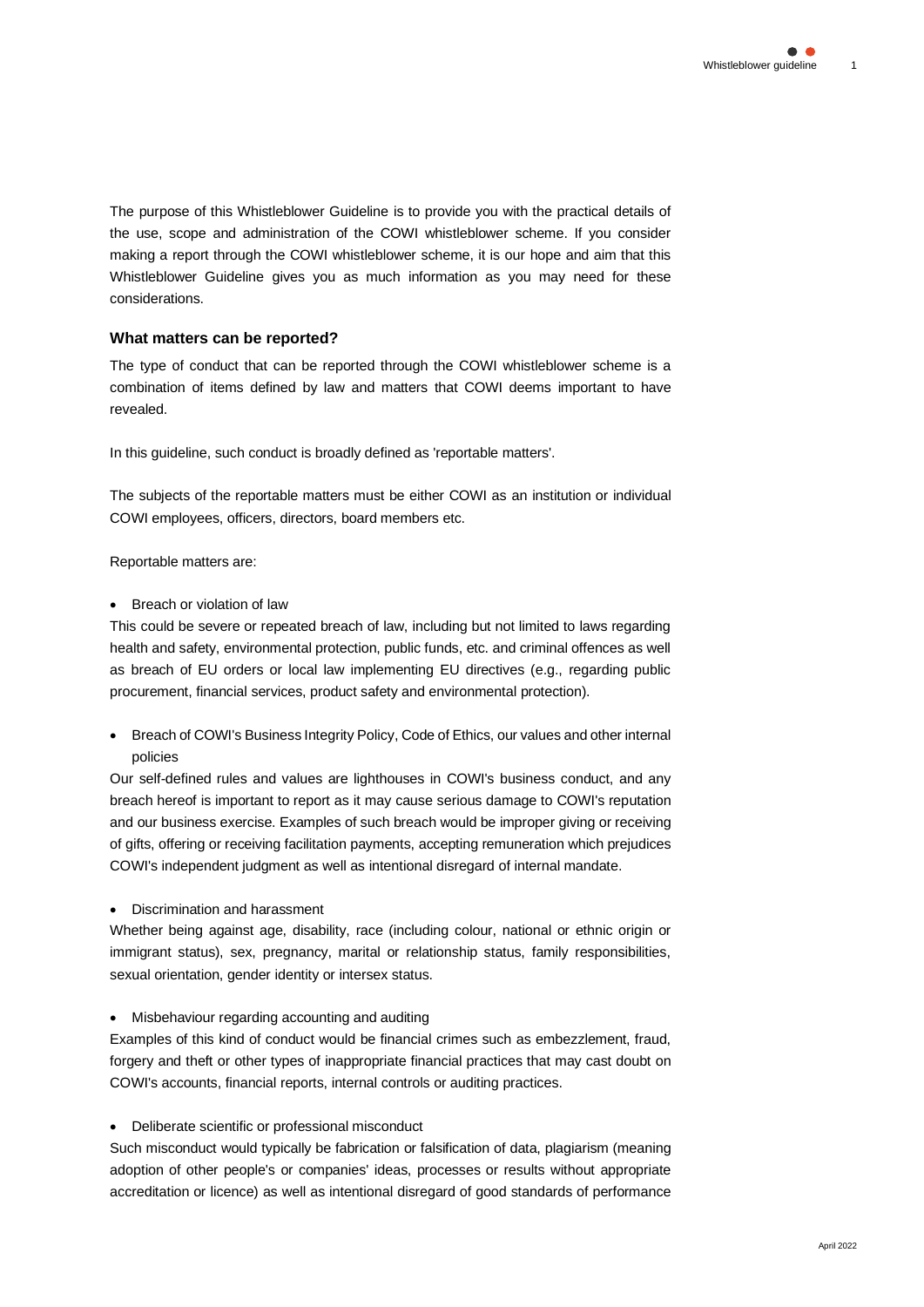with the knowledge that it is likely to result in personal injury, property damage or financial loss for COWI or a third party. Facilitation of unfair bidding procedures and disregard of conflicts of interest are also examples of such misconduct.

## • Matters against the public interest

This could in principle be related to any kind of matter, but the main point is that if a certain conduct is not included in any of the other reportable matters, but still is deemed to be a threat to the public interest, it should also be regarded as a reportable matter.

Less serious matters such as dissatisfaction with terms of employment, office rules, difficulties in cooperation (internal as well as external) and disagreement on professional solutions should not be reported through the COWI whistleblower scheme but are encouraged to be reported to COWI management at an appropriate level.

# **Who can submit a whistleblower report?**

The COWI whistleblower scheme is primarily intended for use by COWI Group employees and by COWI's partners, such as its customers, suppliers, collaborators and subconsultants.

But, in practice, the COWI whistleblower scheme is accessible for everyone, even if not included in the list above, such as former employees and job applicants.

# **COWI group employees**

COWI has an open management culture, and as a COWI employee you are encouraged to consult your line management if you have knowledge of or concerns about misconduct regarding any of the reportable matters listed in this guideline.

However, if you do not believe reporting to your line management will work – or feel uncomfortable doing so – you can report your concerns through the COWI whistleblower scheme.

# **COWI's partners and other stakeholders**

If you represent a partner to COWI or otherwise through a current or previous affiliation with COWI find or suspect a reportable matter, we also encourage you to inform us, preferably directly to COWI's management at an appropriate level, or alternatively through the COWI whistleblower scheme.

# **When should I consider making a whistleblower report?**

Anyone reporting a concern through the COWI whistleblower scheme must be acting in good faith and must have reasonable grounds for believing that the information reported is true and accurate.

You are encouraged to make a whistleblower report if you have knowledge of or reasonable concerns about actual or potential reportable matters which have occurred or are very likely to occur.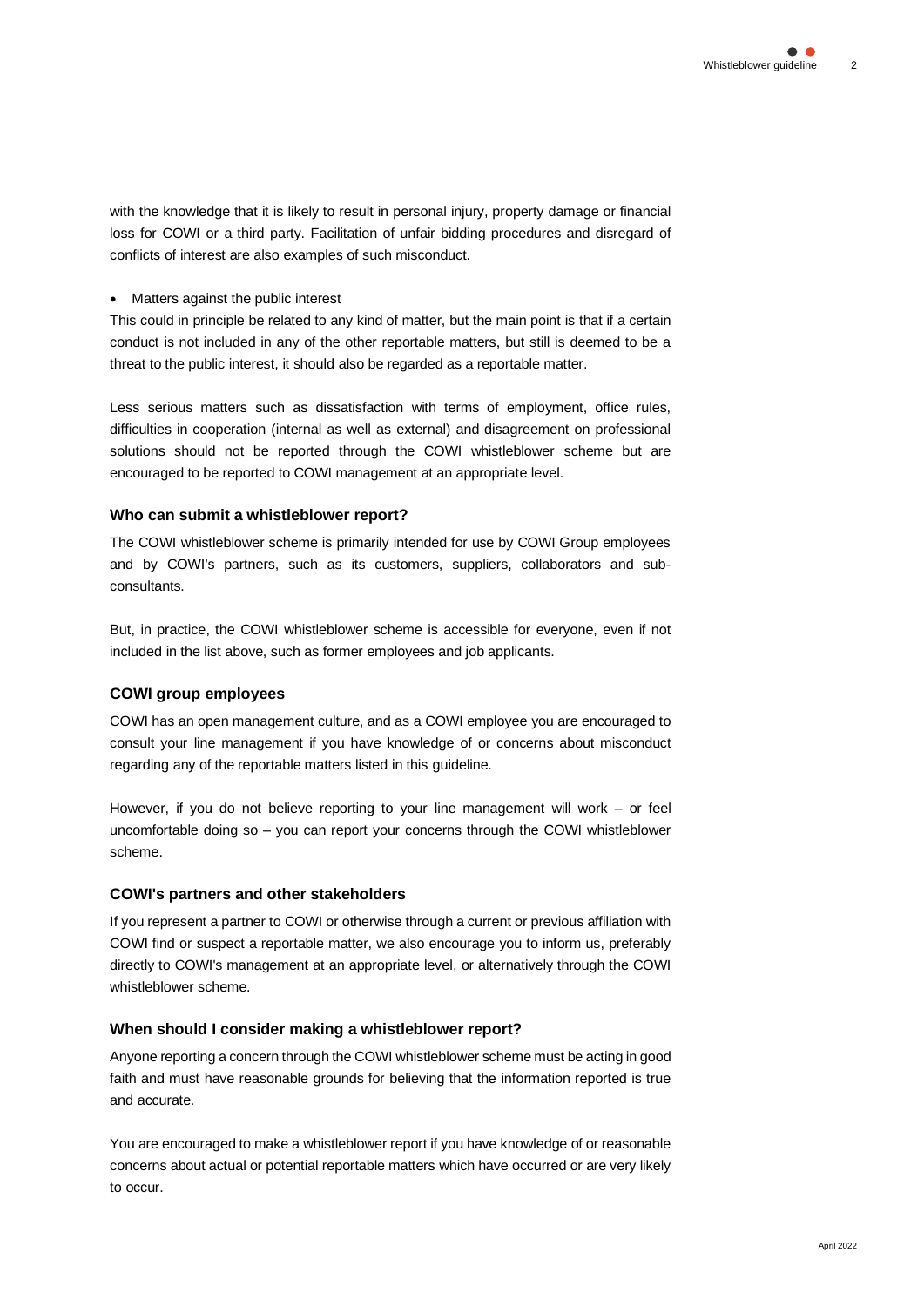Your considerations should be based on factual knowledge or objective criteria regarding the reasons for your concern, preferably substantiated by any available relevant documentation. Reports based solely on rumours or completely unsubstantiated allegations or suspicions should be avoided.

However, it is important to emphasise that your whistleblower report does not need to provide actual proof of your knowledge or concern, and that your whistleblower report, provided it is submitted in good faith and that you have reasonable grounds for believing that the information reported is true and accurate, still qualifies you for protection even if your allegations turn out to be incorrect.

### **How can reports be made?**

The COWI whistleblower scheme is easily accessible on [www.cowi.com](http://www.cowi.com/) and [www.arkitema.com.](http://www.arkitema.com/)<sup>12</sup>

For COWI Group employees, links to the whistleblower scheme are also placed on the frontpage of the internal COWIportal and Arkitema Share.

## **What should be included in a whistleblower report?**

You should provide as much detailed and relevant information as possible for COWI to thoroughly investigate your whistleblower report.

Some useful details would be:

- Date, time and location of the reported matter
- Name(s) of person(s) involved, roles and, if relevant, the involved project
- Your relationship with the person(s) involved
- The general nature of your concern
- How you became aware of the reported matter
- Possible witnesses
- Other information that might support your concern.

You can choose to be anonymous in your whistleblower report, but COWI encourages you to provide your name and contact details, as this makes it easier for COWI to address your concern.

#### **How is my whistleblower report processed – and by whom?**

Your report submission is received in a specialised whistleblower IT system called EthicsPoint, which is operated by Navex, an independent third-party company hosting

<sup>&</sup>lt;sup>1</sup> Specifically for reports submitted in Sweden, oral reporting via EthicsPoint is an option.

<sup>&</sup>lt;sup>2</sup> The Danish Data Protection Agency as well as several Swedish authorities (e.g.,

Integritetsskyddsmyndigheten, Arbetsmiljöverket, Konkurrensverket and Ekobrottsmyndigheten) have set up external whistleblower reporting lines available for reporting on specific different matters. These external reporting lines are primarily set up in the interest of whistleblowers wanting to report on matters about companies without a whistleblower scheme of their own.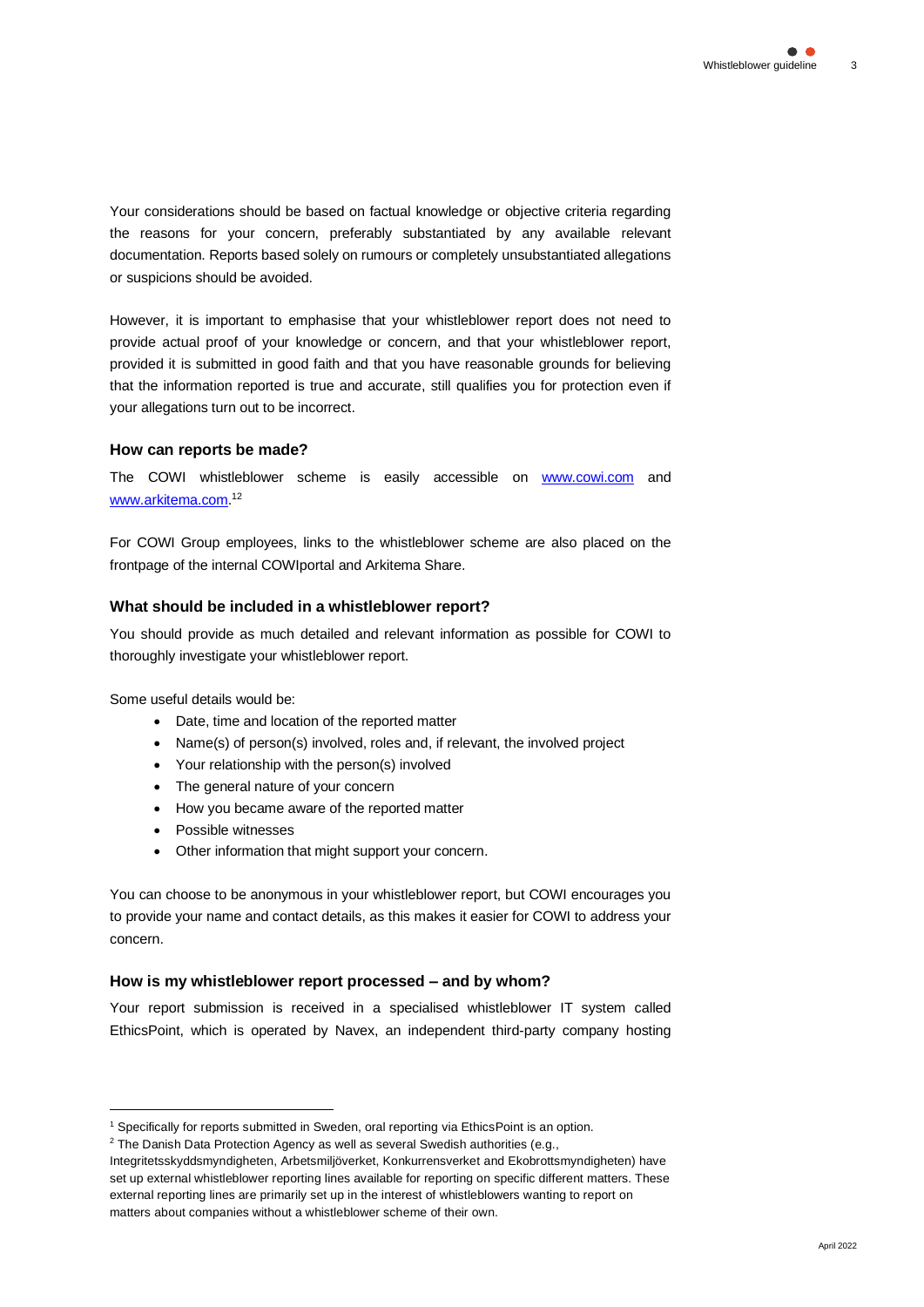COWI's whistleblowing database. Navex screens incoming reports and forwards them to COWI's Group Compliance Manager.

Upon submission of your report, you are assigned a unique code called a 'report key' and you are asked to create a password to access your report in EthicsPoint. Write down your report key and password and keep them in a safe place.

Logging in to EthicsPoint, you can track your report, receive follow-up and feedback, provide additional information etc.

If you choose to be anonymous, it is particularly important that you regularly log in and check your report as this is the only channel available for COWI to provide feedback and ask for additional information.

The Group Compliance Manager screens and considers all reports carefully and it is assessed whether (i) the report is unfounded and should be deleted from the EthicsPoint system, (ii) gathering of supplemental information is required to make a proper assessment, or (iii) a formal investigation of the reported matter should be conducted.

The Group Compliance Manager may need to involve experts and regional representatives to ensure that the necessary skills and local expertise is present to conduct an independent, professional and objective investigation.

The investigation is conducted in a confidential manner to the maximum extent consistent with a thorough and complete investigation.

If a report concerns the Group Compliance Manager, COWI's General Counsel or any members of COWI's Executive Board, its submission will be referred to and handled by the Chairman of the Board of Directors of COWI Holding A/S.

Reports about the Chairman are handled by COWI's external lawyer.

A summary presentation of both investigated and unfounded reports is submitted annually to the Board of Directors of COWI Holding A/S.

# **What and when can I expect to hear from COWI?**

Once you have submitted a report, you receive confirmation of its receipt within seven days.

Subsequently, COWI follows up as regularly as the specific report requires, informing you about any action taken by COWI to assess the accuracy of your report and, where relevant, to address the reported matter, including through actions such as an internal enquiry or investigation, prosecution, action for recovery of funds or closure of the investigation.

Within three months of your submission, you will receive thorough feedback on your report with information about any actions envisaged or taken by COWI.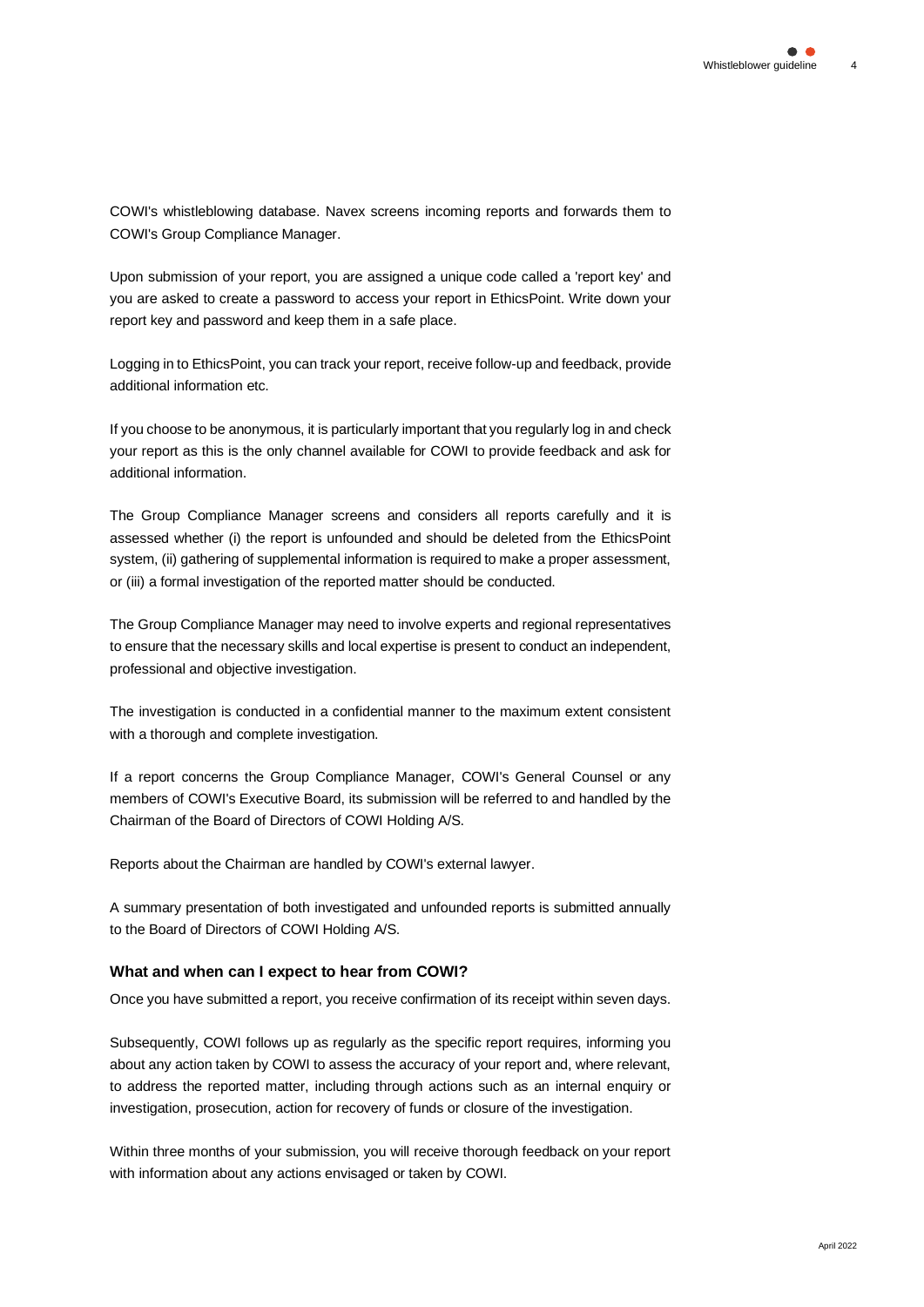# **Is the subject of my report informed of it?**

COWI Group employees that are subject to a formal investigation because of your report are informed appropriately.

Such information takes due consideration to the confidential nature of your report and does not compromise the investigation.

#### **How are my report and its information data handled?**

The only individuals with access to data in the EthicsPoint system are COWI's General Counsel, COWI's Group Compliance Manager and, in exceptional cases, COWI's external lawyer.

Navex, being COWI's service provider, also has access to data in the EthicsPoint system to facilitate COWI's necessary access and investigation.

The scope and terms of Navex's access and services in general are covered in a separate data processing agreement. Navex stores the data and takes all reasonable precautions to protect personal information in its possession from loss, misuse and unauthorised access, disclosure, alteration and destruction.

An independent auditor's report is obtained annually to ensure that Navex adheres to necessary security measures. COWI will further exercise its audit rights with Navex, if deemed appropriate.

Collection and processing of data in the EthicsPoint system and any subsequent investigations follow applicable legislation and principles of proportionality and reasonable measures.

During investigation of your report, data is only processed by individuals necessary for the successful conclusion of the investigation.

All individuals involved in an investigation sign confidentiality agreements, and all data processed by any such individual is anonymised.

Reports are deleted from EthicsPoint as soon as possible after its investigation is closed.

If COWI decides to take disciplinary action against an employee because of a whistleblower report, the information will be kept for five years in the personnel files of that employee.

If the case is transferred to the authorities, the information will be kept until the authorities have closed the case.

All external electronic lines of communication as well as all electronic transfers of sensitive data regarding your report are encrypted.